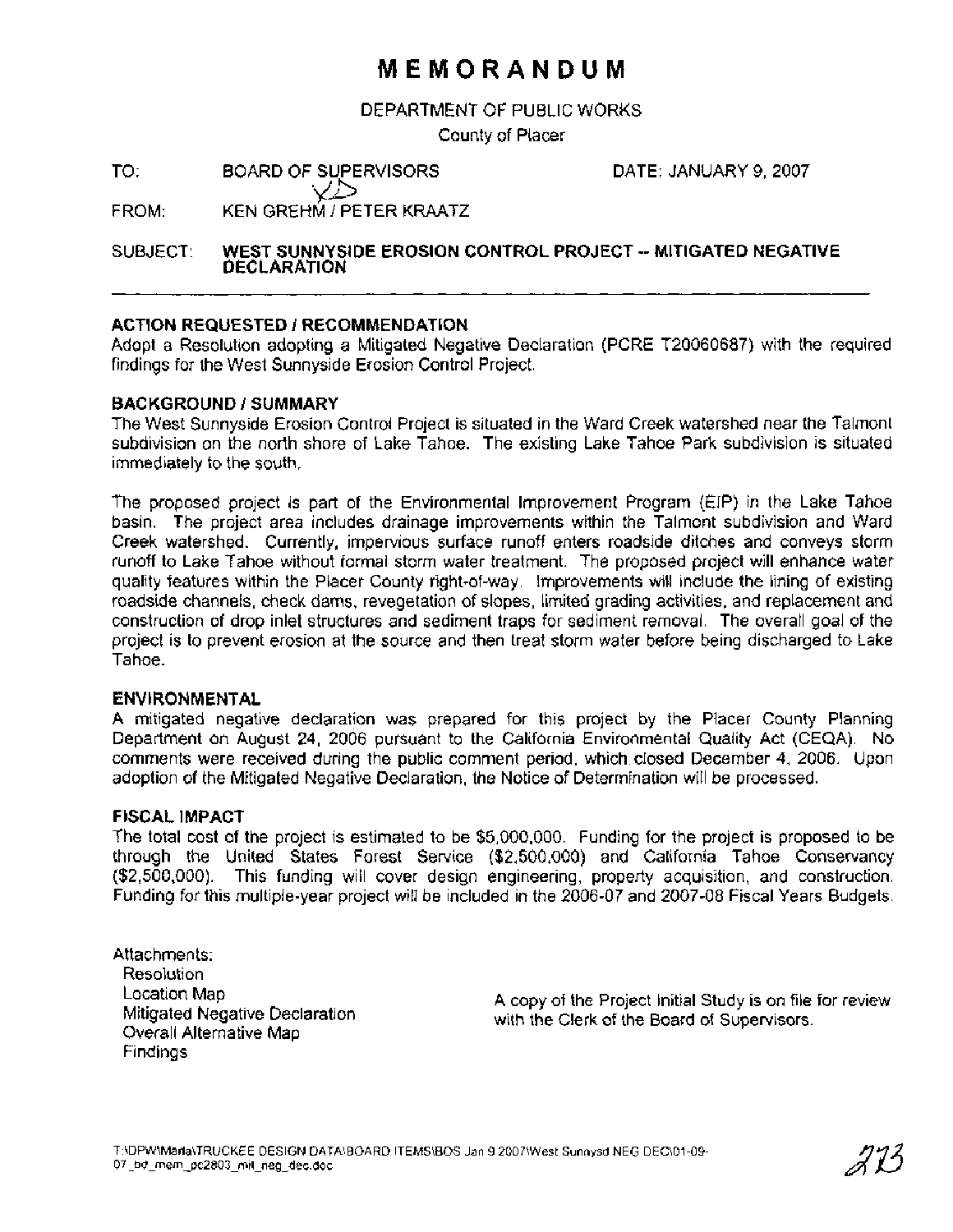# Before the Board of Supervisors County of Placer, State of California

In the matter of: A RESOLUTION APPROVING AND ADOPTING THE MITIGATED NEGATIVE DECLARATION (PCRE T20060687) PREPARED FOR THE WEST SUNNYSIDE EROSION CONTROL PROJECT

| Resol. No: 2008 |
|-----------------|
|                 |

|--|--|

The following RESOLUTION was duly passed by the Board of Supervisors

of the County of Placer at a regular meeting held **for the country of Placer at a regular meeting held** 

by the following vote on roll call:

Ayes:

Noes:

Absent:

Signed and approved by me after its passage.

Chairman, Board Of Supervisors

Attest: Clerk of said Board

BE IT HEREBY RESOLVED by the Board of Supervisors of the County of Placer, State of California, that this Board approves and adopts the Mitigated Negative Declaration (PCRE T20060687) for the West Sunnyside Erosion Control Project.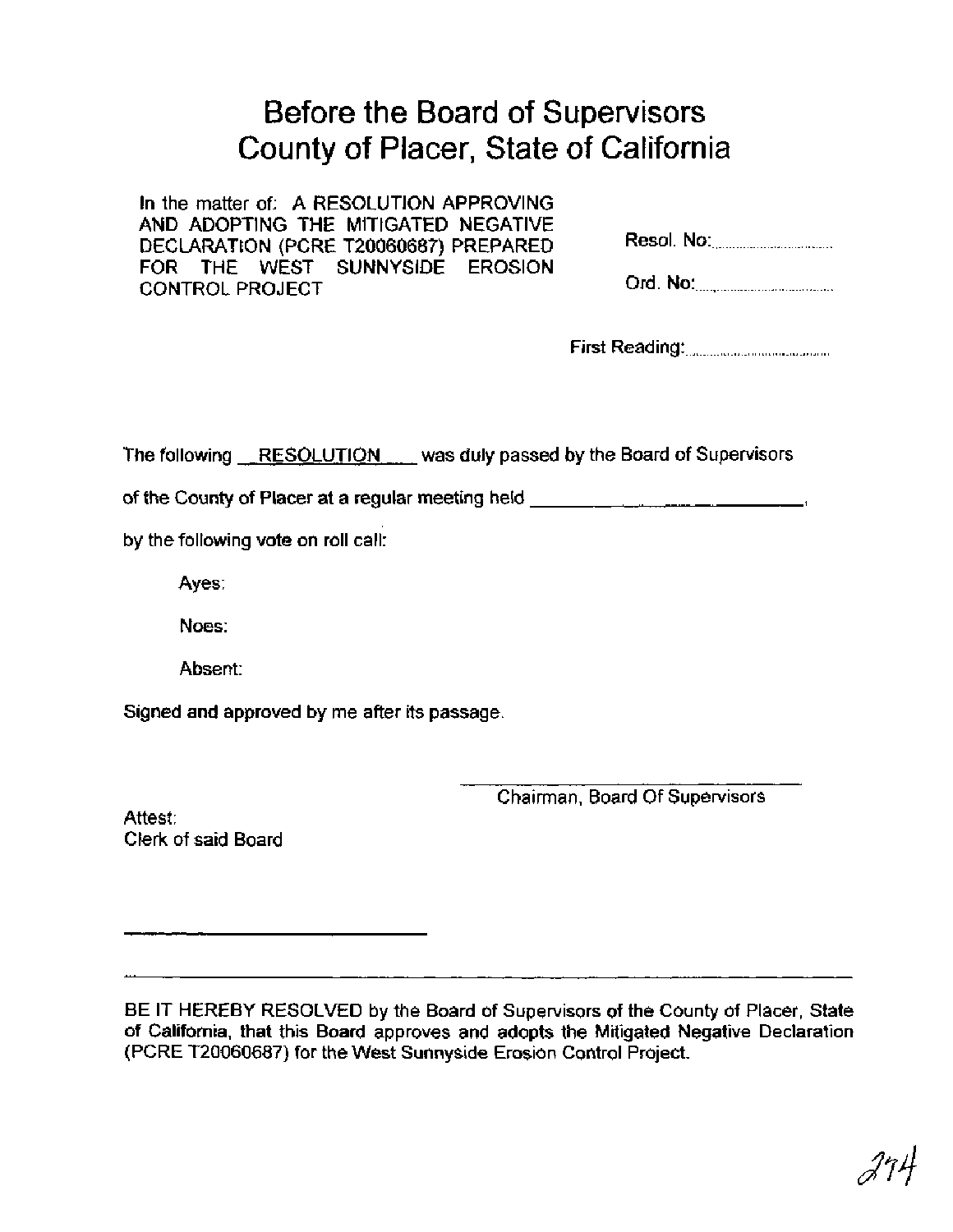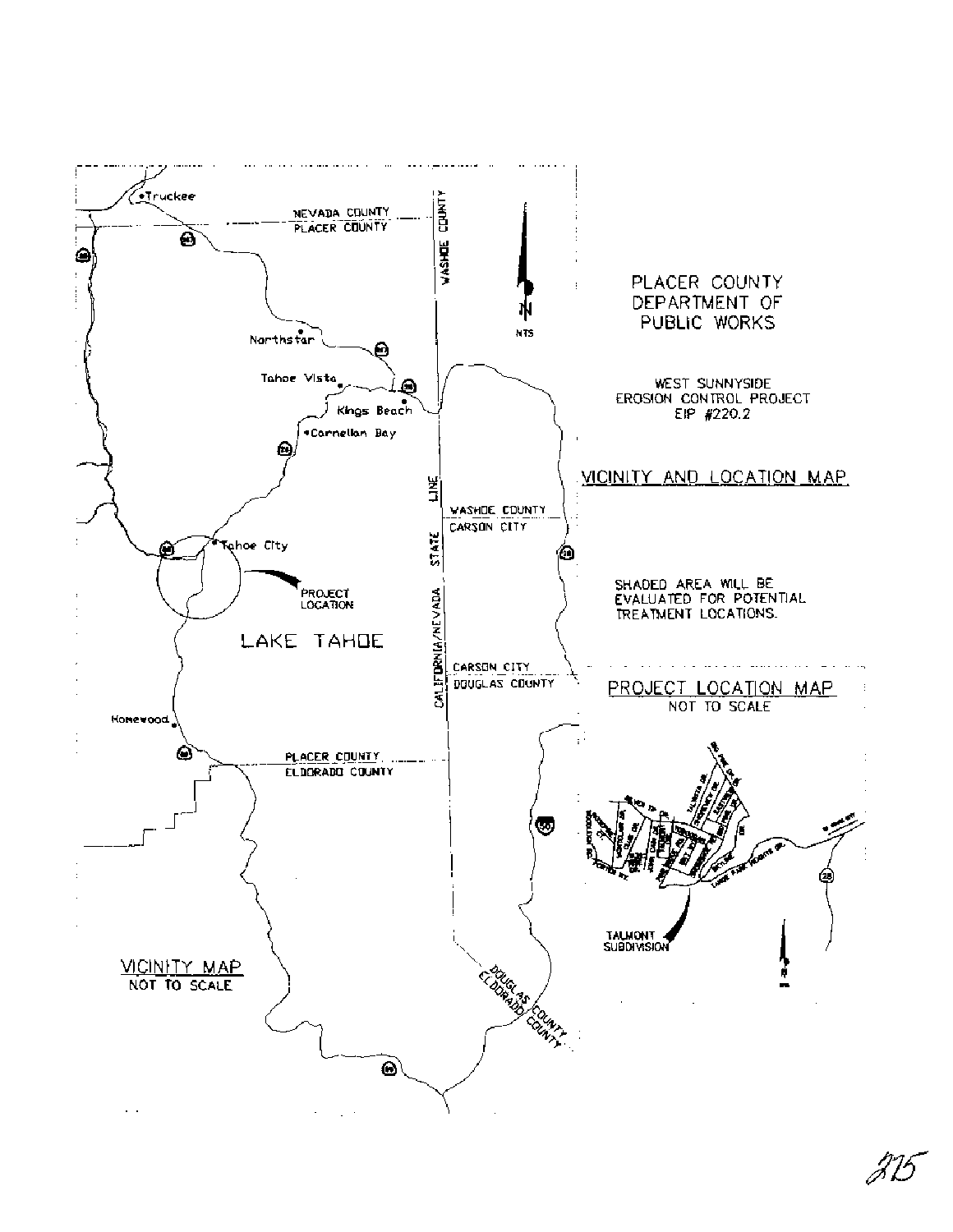

# **COUNTY OF PLACER**

**Community Development Resource Agency** 

**ENVIRONMENTAL COORDINATION**  ..... - .... **---SERVIGES..** ............ ,

................... ........-..-- .......... John Marin, Agency Director

Gina Langford, Coordinator

# **NEGATIVE DECLARATION**

In accordance with Placer County ordinances regarding implementation of the California Environmental Quality **Act,** Placer  $-6$ eunty-has-conducted-an-lnitial-Study-to-determing-whether-the-following-project may\_have-a\_significant.adverse-effect on the environment, and on the basis of that study hereby finds:

- The proposed project will not have a significant adverse effect on the environment; therefore, it does not require the preparation of an Environmental Impact Report and this Negative Declaration has been prepared.
- $\boxtimes$  Although the proposed project could have a significant adverse effect on the environment, there will not be a significant adverse effect in this case because the project has incorporated specific provisions to reduce impacts 10 a less than significant level and/or the mitigation measures described herein have been added to the project. A **Mitigated** Negative Declaration has thus been prepared.

The environmental documents, which constitute the Initial Study and provide the basis and reasons for this determination are attached and/or referenced herein and are hereby made a part of this document.

### PROJECT INFORMATION

| Title: West Sunnyside Erosion Control Project                                                                                                                  | Plus# PCRE T20060687 |
|----------------------------------------------------------------------------------------------------------------------------------------------------------------|----------------------|
| Description: Erosion control project to reduce sediment load to Lake Tahoe.                                                                                    |                      |
| [Location: 3 miles south of Tahoe City in the Talmont Subdivision, Tahoe City, Placer County                                                                   |                      |
| Project Owner/Applicant: Placer County Department of Public Works, Attn: Gregory Keaveney, 10825 Pioneer Trail,<br>Suite 105, Truckee, CA 96161 (530) 581-6232 |                      |
| County Contact Person, Greg Keaveney                                                                                                                           | 1530-581-6232        |

### **PUBLIC NOTICE**

The comment period for this document closes on December **4,2006.** A copy of the Negative Declaration is available for public review at the Community Development Resource Agency public counter and at the Tahoe City Library. Properly owners within 300 feet of the subject site shall be notified by mail of the upcoming hearing before the Board of Supervisors. Additional information may be obtained by contacting the Community Development Resource Agency, Environmental Coordination Services, **at** (530) 745-3132 beween the hours of **8:00** am and 5:00 pm at 3091 County Center Drive, Auburn, CA 95603.

If you wish to appeal the appropriateness or adequacy of this document, address your written comments to our finding that the project will not have a significant adverse effect on the environment: (1) identify the environmental effect(s), why they would occur, and why they would be significant, and (2) suggest **any** mitigation measures which you believe would eliminate or reduce the effect to an acceptable level. Regarding item (1) above, explain the basis for your comments and submit any supporting data or references. Refer to Section 18.32 of the Placer County Code for important information regarding the timely filing of appeals.

Recorder's Certification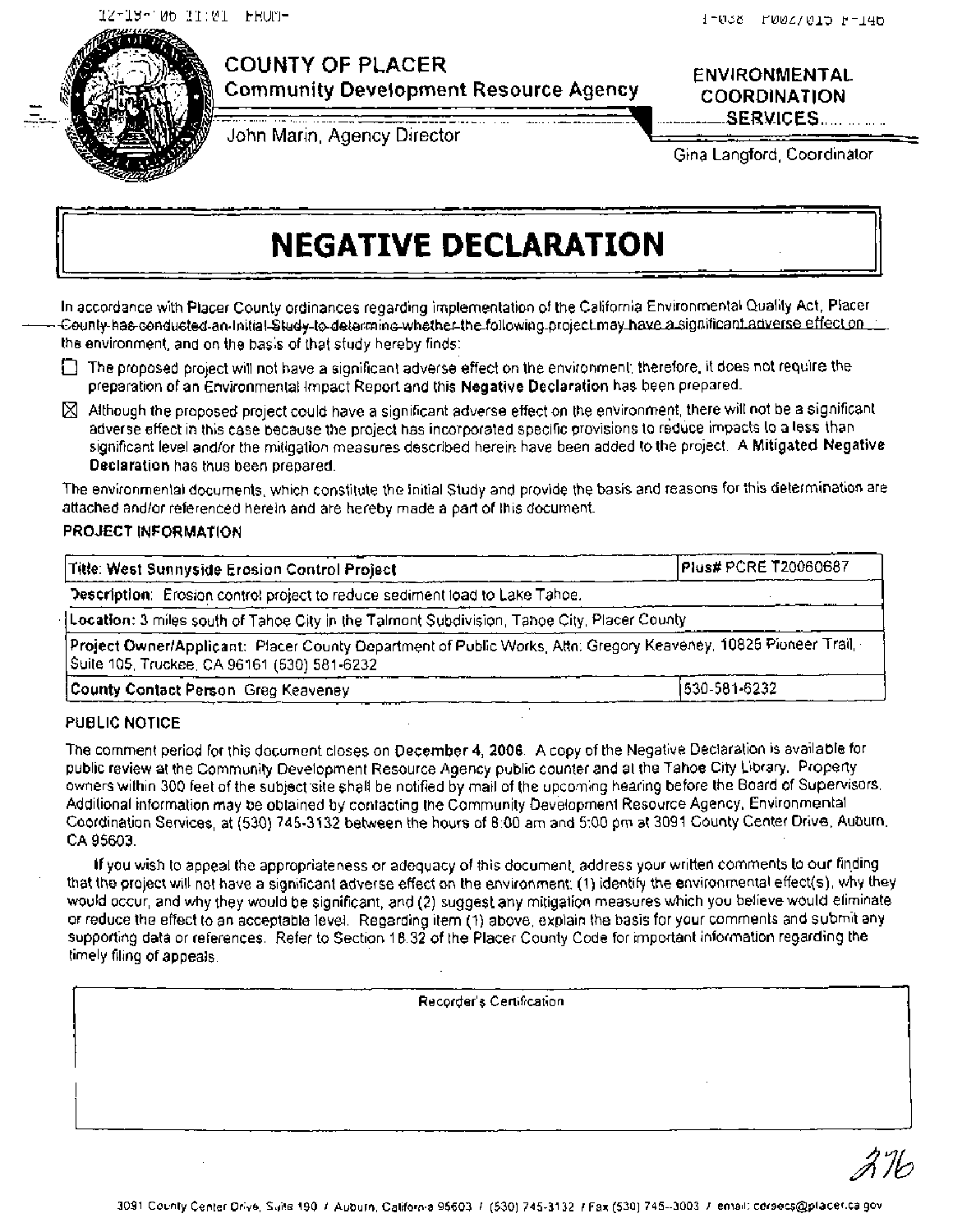# Mitigated Negative Declaration Findings

Project: West Sunnyside Erosion Control (PC2803)

- I. The mitigated negative declaration has been prepared as required by law.
- 2. There is no substantial evidence in the record as a whole that the project as revised and mitigated may have a significant effect on the environment.
- 3. The mitigated negative declaration as adopted for the project reflects the independent judgment and analysis of Placer County, which has exercised overall control and direction of its preparation.
- 4. The mitigation plan/mitigation monitoring program prepared for the project is approved and adopted.
- 5. The custodian of records for the project is the Placer County Community Development Resource Agency, Planning Department, 3091 County Center Drive, Suite 140, Auburn, CA 95603.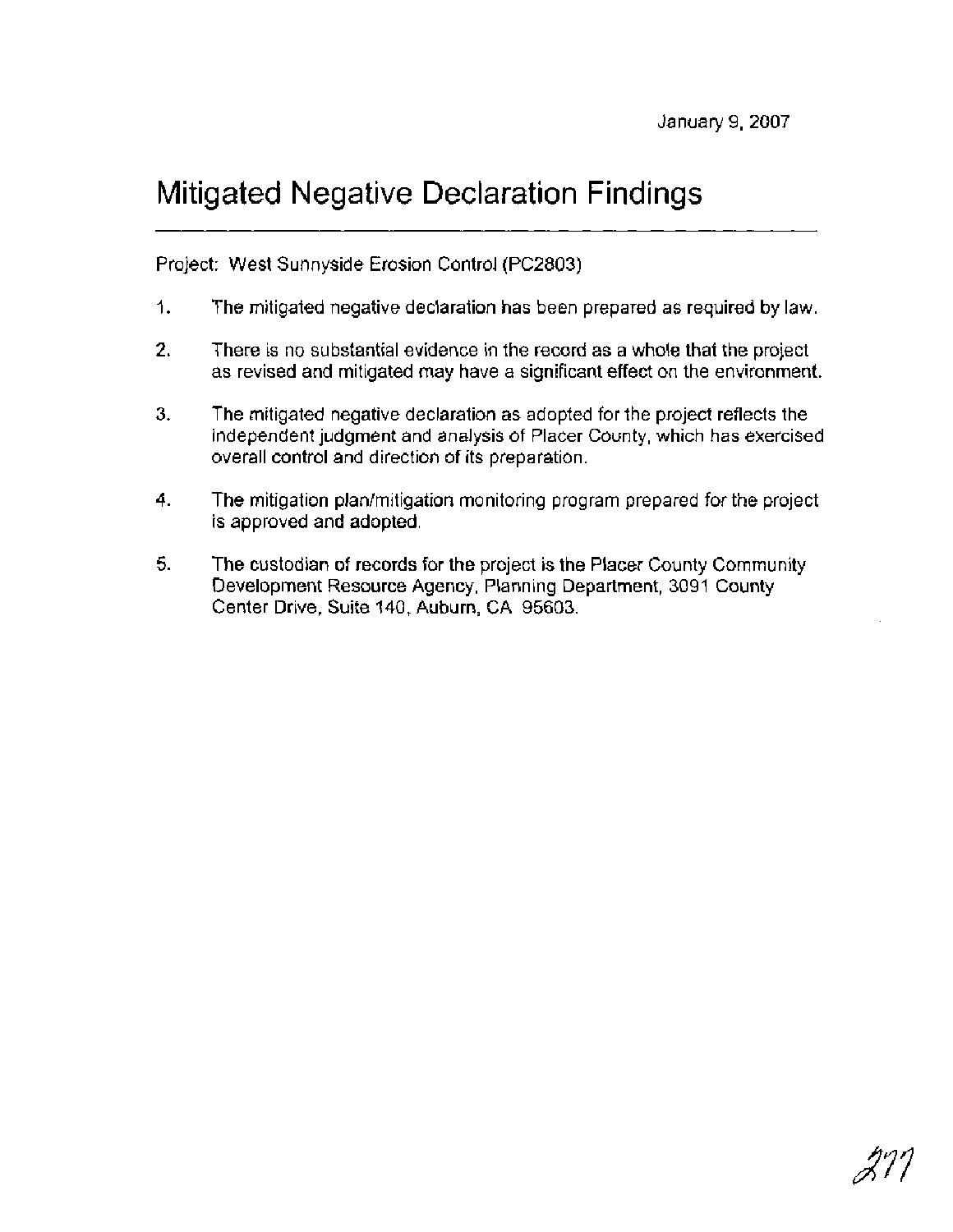

# COMMUNfTY DEVELOPMENT / RESOURCE **AGENCY**   $-$  **Environmental Coordination Services**

11414 B Avenue, Auburn, CA 95603 <sup>82</sup> (530) 836-3000 8 (530) 836-3003 http://www.placer ca.gov/planning <sup>a ...</sup> @ likawren@placer.ca.gov

# *INITIAL STUDY*

In *accordance with the policies of the Placer County Board of Supervisors regarding implementation of the California Environmental Quality Act, this document constitutes the Initial Study on the proposed project. This Initial Study provides the* basis for the determination whether the project may have a significant effect on the environment. If it is determined that the *project may have a significant effect on the environment, an Environmental Impact Report will be prepared which focuses on I the areas ofconcern identified* bv *this Initial Stuh.* 

# **I. BACKGROUND**

## I Proiect Title: **West Suonyside Erosion Control Project (PCRE T20060687)**

Environmental Setting: The proposed project is situated in the Ward Creek watershed near the Talmont subdivision on the North Shore of Lake Tahoe. The existing Lake Tahoe Park subdivision is situated immediately to the south.

 $^{\rm n}$ roject Description: The proposed project is part of the Environmental Improvement Program (EIP) in the Lake Tahoeasin. The project area includes drainage improvements within the Talmont subdivision and Ward Creek watershed. Currently, impervious surface runoff enters roadside ditches and conveys storm runoff to Lake Tahoe without formal stormwater treatment. The proposed project will enhance water quality features within the Placer County right-of-way. Improvements will include the lining of existing roadside channels, check dams, revegetation of slopes, limited grading activities, and replacement and construction of drop inlet structures and sediment traps for sediment removal. The overall goal of the project is to prevent erosion at the source, then treat stormwater before being discharged to Lake Tahoe.

# **rJ. EVALUATION OF ENVlRONMENTAL IMPACTS:**

- **A.** A brief explanation is required for all answers except "No Impact" answers.
- B. "Less than Significant Impact" applies where the project's impacts are negligible and do not require any mitigation to reduce impacts.
- C. "Potentially Significant Unless Mitigation Incorporated" applies where the incorporation of mitigation measures has reduced an effect from "Potentially Significant Impact" to a "Less than Significant Impact." The County, as lead agency, must describe the mitigation measures, and briefly explain how they reduce the effect to a less-than-significant level (mitigation measures from Section IV, EARLIER ANALYSES, may be cross-referenced).
- D. "Potentially Significant Impact" is appropriate if there is substantial evidence that an effect is significant. If there are one or more "Potentially Significant Impact" entries when the determination is made, an EIR is required.
- E. All answers must take account of the entire action involved, including off-site as well as on-site, cumulative as well as project-level, indirect as well as direct, and construction as well as operational impacts [CEQA, Section 15063 (a) (1)].<br>F. Earlier analyses may be used where, pursuant to the tiering, program EIR, or other CEOA process, an effect
-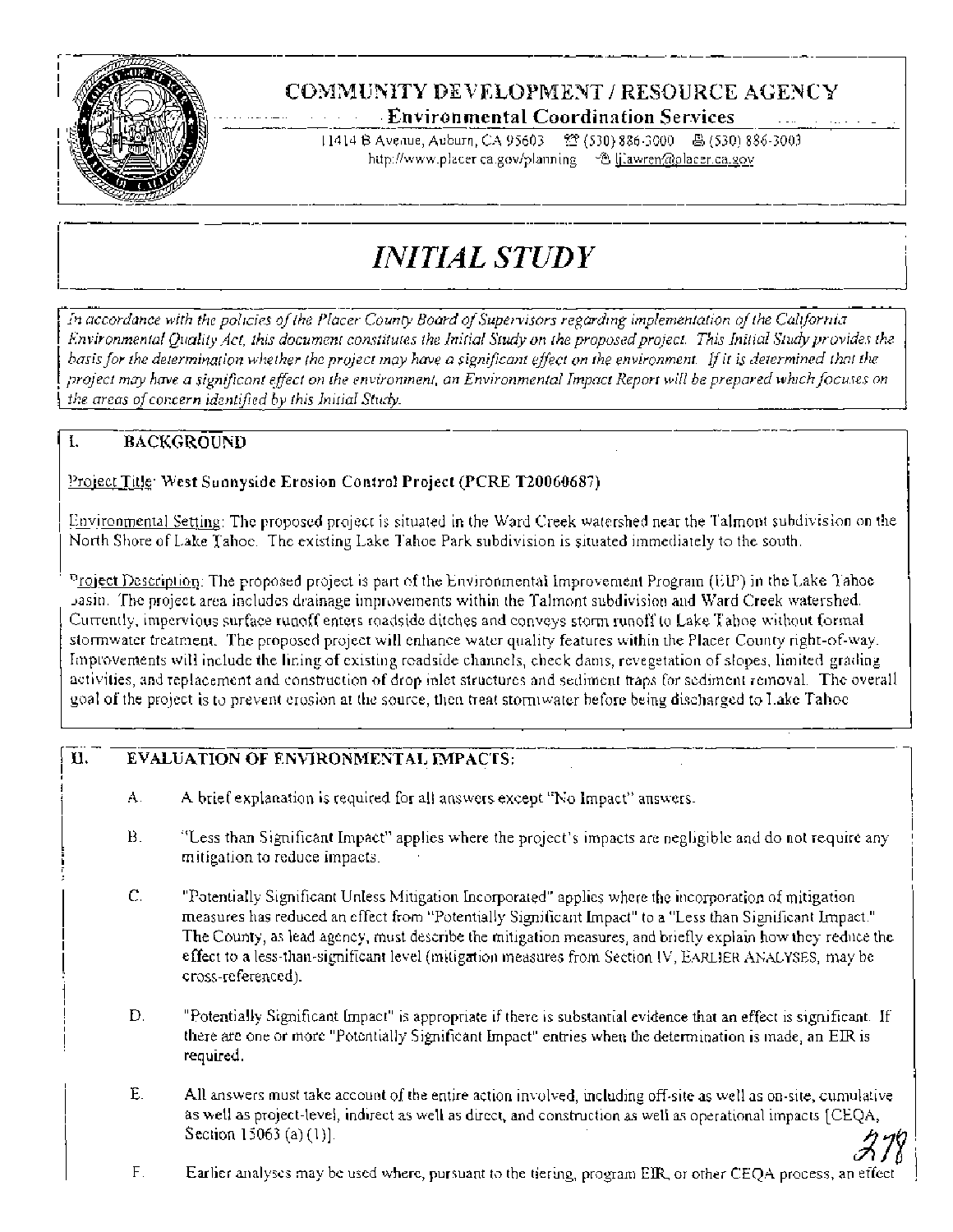| Environmental Issues                                                    |               |                       | Potentially                                            |                       |
|-------------------------------------------------------------------------|---------------|-----------------------|--------------------------------------------------------|-----------------------|
| . (See attachments for information sources).                            |               | Less Than             | Significant<br>Unless                                  | Potentially           |
| $- \cdot \cdot$<br>$\sim$<br>$\cdots$<br>$- - - - - - - - - - - -$<br>. | No Impact<br> | Sieraficant<br>Impact | Mitrzation<br>.<br>$- \cdot -$<br>lacoroorated<br>---- | Sign ficant<br>Impact |

has been adequately analyzed in an earlier EIR or Negative Declaration [Section 15063(c)(3)(D)]. Earlier analyses are discussed in Section IV at the end of the checklist.

References to information sources for potential impacts (e.g., general plans/community plans, zoning  $G.$ ordinances) should be incorporated into the checklist. Reference to a previously prepared or outside document should include a reference to the pages or chapters where the statement is substantiated. A source list should be attached, and other sources used, or individuals contacted, should be cited in the discussion.

| 1.               |    | LAND USE PLANNING. Would the proposal:<br><b>SACTO</b>                                                                                                               |    |                          |                |  |
|------------------|----|----------------------------------------------------------------------------------------------------------------------------------------------------------------------|----|--------------------------|----------------|--|
|                  | a  | Conflict with general plan/community plan/specific plan<br>designation(s) or zoning, or policies contained within such<br>plans?                                     | ⊠  |                          |                |  |
|                  | b. | Conflict with applicable environmental plans or policies<br>adopted by responsible agencies with jurisdiction over the<br>project?                                   | ⊠  | רי                       | $\blacksquare$ |  |
|                  | с. | Be incompatible with existing land uses in the vicinity?                                                                                                             | ⊠  |                          |                |  |
|                  | d. | Affect agricultural and timber resources or operations (e.g.,<br>impacts to soils or farmlands and timber harvest plans, or<br>impacts from incompatible land uses)? | ⊠  |                          |                |  |
|                  | e. | Disrupt or divide the physical arrangement of an established<br>community (including a low-income or minority<br>community)?                                         | ⊠  |                          | П              |  |
|                  | f. | Result in a substantial alteration of the present or planned<br>land use of an area?                                                                                 | Ŵ. |                          |                |  |
| 2.               |    | POPULATION AND HOUSING. Would the proposal:                                                                                                                          |    |                          |                |  |
|                  | a. | Cumulatively exceed official regional or local population<br>projections?                                                                                            | R. | $\overline{\phantom{a}}$ |                |  |
|                  | b. | Induce substantial growth in an area either directly or indirectly<br>(e.g., through projects in an undeveloped area or extension of<br>major infrastructure)?       | ⊠  |                          |                |  |
|                  | ¢. | Displace existing housing, especially affordable housing?                                                                                                            | M  |                          |                |  |
| $\overline{3}$ , |    | GEOLOGIC PROBLEMS. Would the proposal result in or expose people to potential impacts involving:                                                                     |    |                          |                |  |
|                  | a. | Unstable earth conditions or changes in geologic.<br>substructures?                                                                                                  | ⊠  |                          |                |  |

 $Z\mathcal{V}$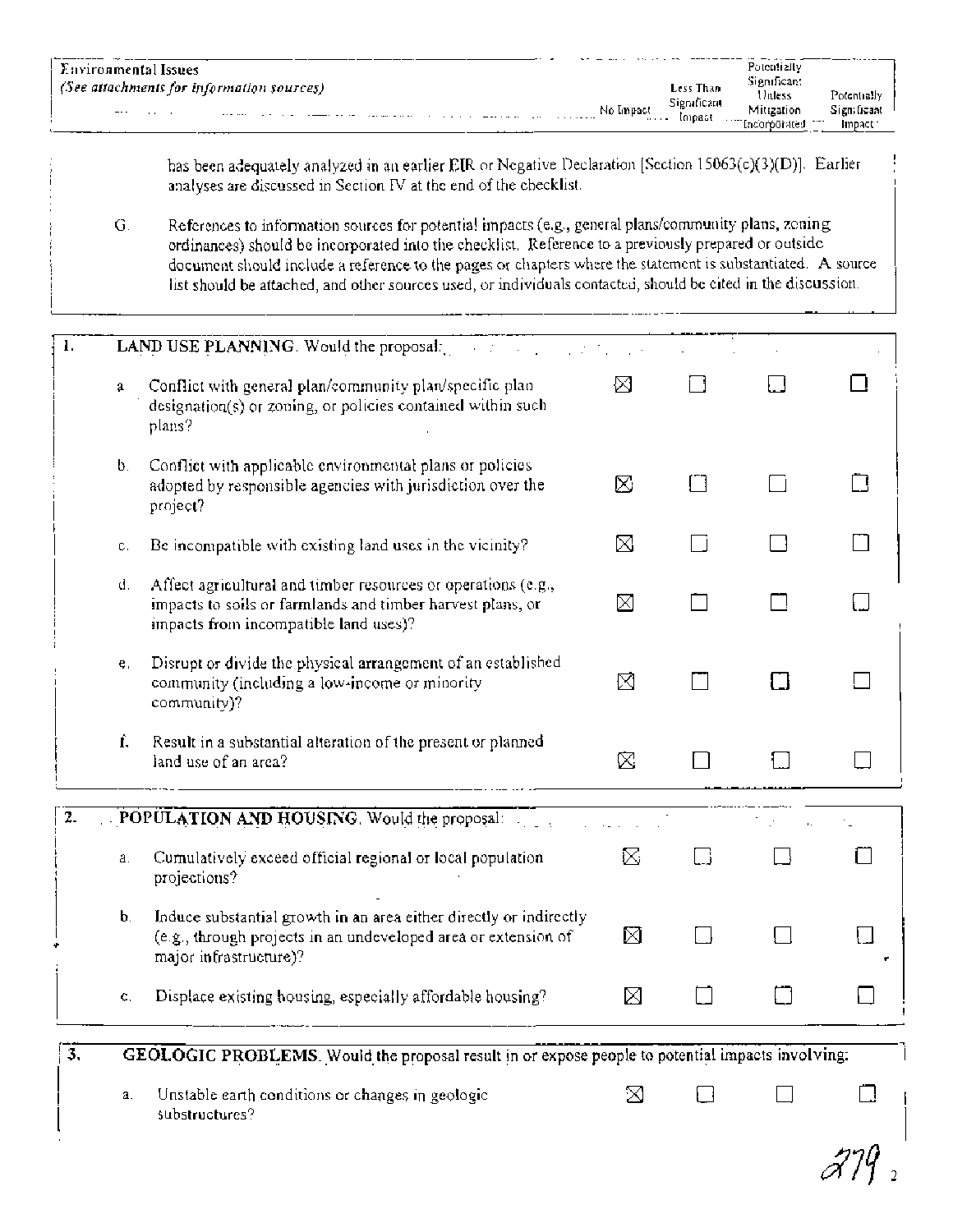| Environmental Issues | (See attachments for information sources)                                                                                                                                                                                                                                                                                                                                                                                                                                                                                                                                       | No Impact | Less Than<br>Significant<br>– Impact - | Potentially<br>Significant<br><b>Unless</b><br>Mitigation<br>Incerperated | Petentially<br>Significant<br>annact |
|----------------------|---------------------------------------------------------------------------------------------------------------------------------------------------------------------------------------------------------------------------------------------------------------------------------------------------------------------------------------------------------------------------------------------------------------------------------------------------------------------------------------------------------------------------------------------------------------------------------|-----------|----------------------------------------|---------------------------------------------------------------------------|--------------------------------------|
| b.                   | Significant disruptions, displacements, compaction or<br>overcrowding of the soil?                                                                                                                                                                                                                                                                                                                                                                                                                                                                                              | ⊠         |                                        |                                                                           |                                      |
| c.                   | Substantial change in topography or ground surface relief<br>features?                                                                                                                                                                                                                                                                                                                                                                                                                                                                                                          | ⊠         |                                        |                                                                           |                                      |
| d.                   | The destruction, covering or modification of any unique<br>geologic or physical features?                                                                                                                                                                                                                                                                                                                                                                                                                                                                                       | X         |                                        |                                                                           |                                      |
| С.                   | Any significant increase in wind or water erosion of soils,<br>either on or off the site?                                                                                                                                                                                                                                                                                                                                                                                                                                                                                       |           |                                        | ⊠                                                                         |                                      |
| ſ.                   | Changes in deposition or erosion or changes in siltation.<br>which may modify the channel of a river, stream, or lake?                                                                                                                                                                                                                                                                                                                                                                                                                                                          |           |                                        | ⊠                                                                         |                                      |
| $g_{\cdot}$          | Exposure of people or property to geologic and<br>geomorphological (i.e. avalanches) hazards such as<br>carthquakes, landslides, mudslides, ground failure, or similar<br>hazards?                                                                                                                                                                                                                                                                                                                                                                                              | ⊠         |                                        |                                                                           |                                      |
|                      | <b>Engineering &amp; Surveying Department:</b><br>Discussion-items 3e, 3f:<br>This project is an erosion control project and all features proposed for construction will assist in improving the water<br>quality of run-off. During the construction phase of the project (approximately 120 days) there may be portions of<br>exposed soil that, during a rain event or utility pipeline breach, could cause minor erosion and eventually deposition.<br>Once the construction of the project is completed, there will be an overall decrease of erosion in the project area. |           |                                        |                                                                           |                                      |

### Mitigation Measures-items 3e, 3f:

The final contract documents will include plans and specifications that clearly detail the implementation of temporary construction Best Management Practices (BMPs) that shall be installed during construction to prevent any temporary erosion or deposition that may occur during a rain event during construction. Additionally, the Contractor will be required to prepare and submit a Stormwater Pollution Prevention Plan (SWPPP) before any construction can begin. Furthermore, by only allowing construction to occur between May  $1<sup>st</sup>$  and Oct  $15<sup>th</sup>$ , the chance of a rain event occurring during construction is reduced. The contractor will also be required to attend a Tahoe Regional Planning Agency (TRPA) pre-grade inspection meeting onsite to ensure that BMPs are in place as per the construction plans before earthwork can begin.

|    | WATER. Would the proposal result in:                                                                                                |    |  |
|----|-------------------------------------------------------------------------------------------------------------------------------------|----|--|
| a. | Changes in absorption rates, drainage patterns, or the rate and<br>amount of surface runoff?                                        | ÞХ |  |
| b. | Exposure of people or property to water related hazards such as<br>flooding?                                                        |    |  |
| с. | Discharge into surface waters or other alterations of surface water<br>quality (e.g., temperature, dissolved oxygen, or turbidity)? | ⋉  |  |
| d. | Changes in the amount of surface water in any water body?                                                                           | ⋈  |  |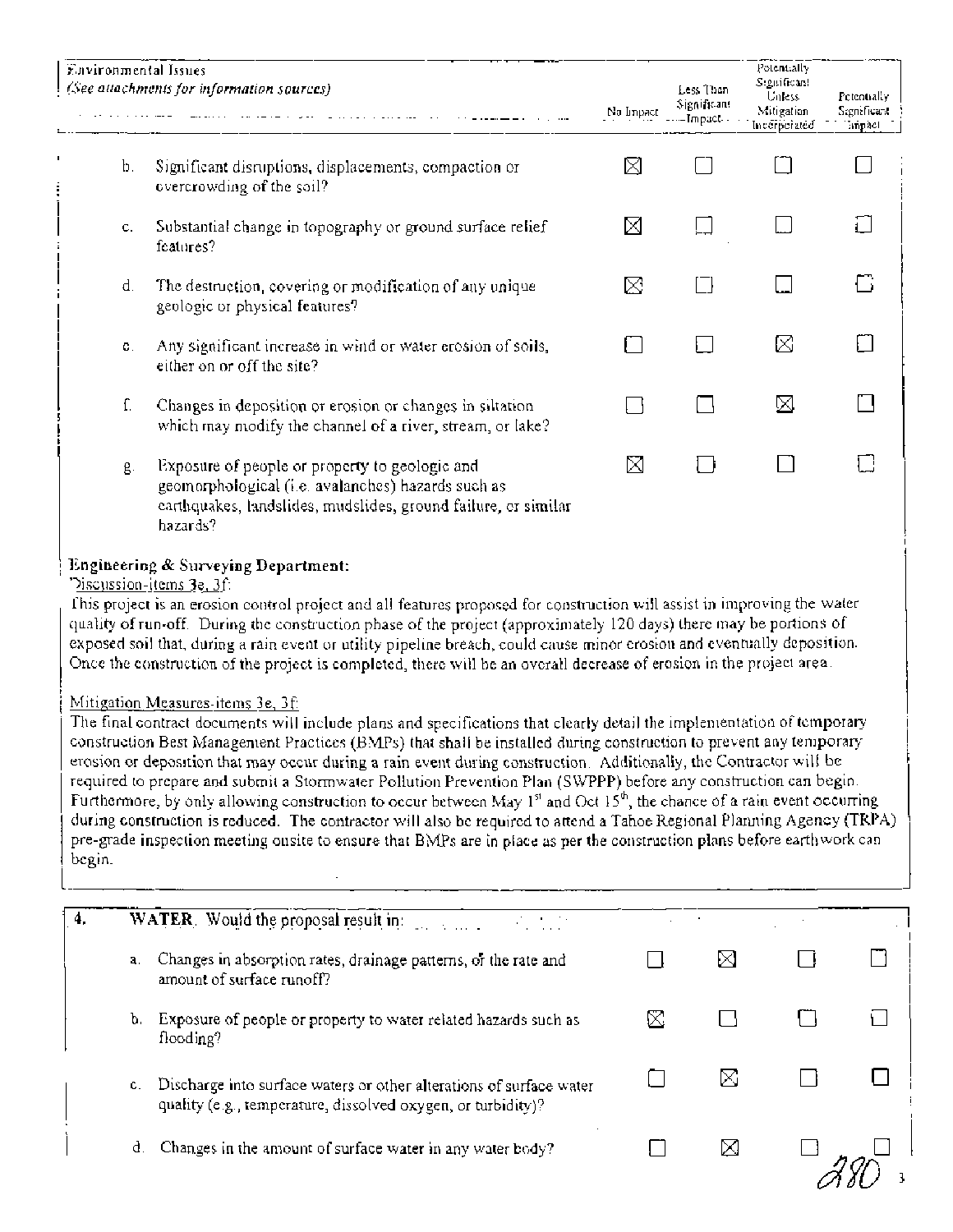|    | Environmental Issues<br>(See attachments for information sources)<br>Na impact                                                                                                                                                                                                                                                                                                                                                                                                                                                                                                   |   | Less Than<br>Significant<br>impaci | Potentially<br>Significant<br>Uniess<br>Mitigation<br>Incorporated | Potentially<br>Significant<br>Impact |
|----|----------------------------------------------------------------------------------------------------------------------------------------------------------------------------------------------------------------------------------------------------------------------------------------------------------------------------------------------------------------------------------------------------------------------------------------------------------------------------------------------------------------------------------------------------------------------------------|---|------------------------------------|--------------------------------------------------------------------|--------------------------------------|
| e. | Changes in currents, or the course of direction of water<br>movements?                                                                                                                                                                                                                                                                                                                                                                                                                                                                                                           | ⊠ |                                    |                                                                    |                                      |
| f. | Change in the quantity of groundwater, either through direct<br>additions of withdrawals, or through interception of an aquifer by<br>cuts or excavations, or through substantial loss of groundwater<br>recharge capability?                                                                                                                                                                                                                                                                                                                                                    | ⊠ |                                    |                                                                    |                                      |
| g. | Altered direction or rate of flow of groundwater?                                                                                                                                                                                                                                                                                                                                                                                                                                                                                                                                | ⊠ | C                                  |                                                                    |                                      |
| h. | Impacts to groundwater quality?                                                                                                                                                                                                                                                                                                                                                                                                                                                                                                                                                  | ⊠ |                                    |                                                                    |                                      |
| i. | Substantial reduction in the amount of groundwater otherwise<br>available for public water supplies?                                                                                                                                                                                                                                                                                                                                                                                                                                                                             | ⊠ |                                    |                                                                    |                                      |
| j. | Impacts to the watershed of important surface water resources,<br>including but not limited to, Lake Tahoe, Folsom Lake, Hell Hole<br>Reservoir, Rock Creek Reservoir, Sugar Pine Reservoir, French<br>Meadows Reservoir, Combic Lake, and Rollins Lake?                                                                                                                                                                                                                                                                                                                         |   | ⊠                                  |                                                                    |                                      |
|    | Engineering & Surveying Department:<br>Discussion-items 4a, 4c, 4d, 4j.<br>This project is an erosion control project and proposed improvements are designed to reduce the amount of storm water<br>run-off and to improve the quality of storm water run-off. The proposed improvements will increase absorption by<br>allowing runoff to infiltrate into the soil. The drainage patterns will remain the same, but the rate of surface runoff will<br>decrease. All final constructed features will improve the overall storm water quality run-off for the project. The final |   |                                    |                                                                    |                                      |

| 5.7< |    | AIR QUALITY. Would the proposal: $\mathbb{R}^n$ and $\mathbb{R}^n$ and $\mathbb{R}^n$ and $\mathbb{R}^n$                           | an an C |  |  |
|------|----|------------------------------------------------------------------------------------------------------------------------------------|---------|--|--|
|      | a. | Violate any air quality standard or contribute to an existing<br>or projected air quality violation?                               |         |  |  |
|      | b. | Expose sensitive receptors to pollutants?                                                                                          | IХ      |  |  |
|      | С. | Have the potential to increase localized carbon monoxide.<br>levels at nearby intersections in exceedance of adopted<br>standards? | M       |  |  |
|      | d. | Create objectionable odors?                                                                                                        |         |  |  |

# **Air Pollution Control District:**

surface waters are prevented.

Discussion-item *5* a: .

This project is located in the Lake Tahoe Air Basin portion of the Placer County. This air basin area is currently classified as non-attainment for the State particulate matter (PM-10) standard. Based on the project's proposal, the project shortterm construction emissions are expected to below the District's significant thresholds and the project did state that any brush and ground vegetation removal would be chipped and used for mulch on-site.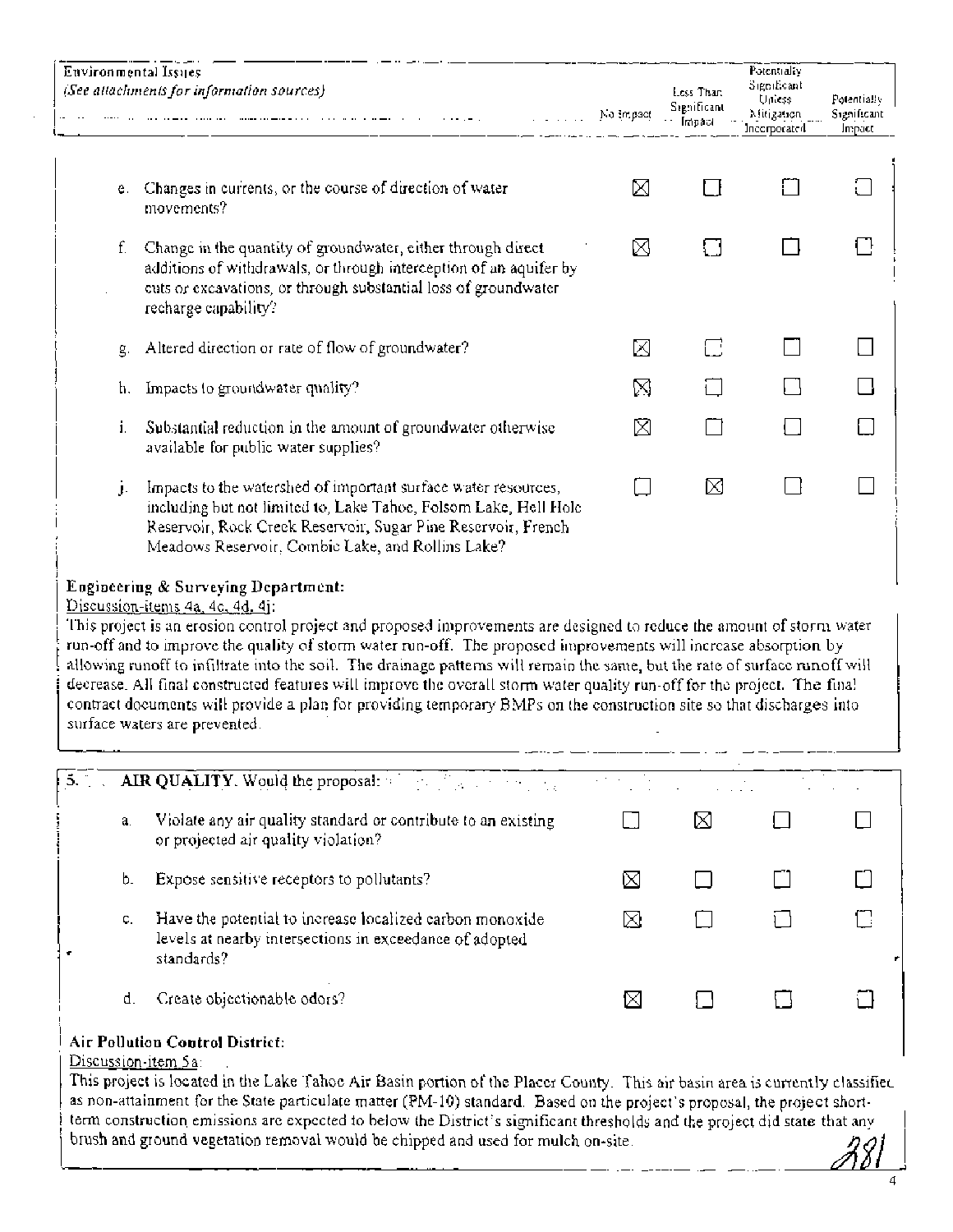| $_1$ (See attachments for information sources)<br>Significant<br>No Impact<br>The continuum of the company and the company of the continuum | Potentially<br>Significant<br>Less Than |                                       |
|---------------------------------------------------------------------------------------------------------------------------------------------|-----------------------------------------|---------------------------------------|
| [прасі <sub> </sub> .<br><br>$\cdots$<br>------<br>$\sim$ $    -$<br>$\cdots$ $\cdots$ $\cdots$<br>- --- -                                  | Unless<br>Mitsgation<br>Incorporated:   | Petentrally<br>Segnificant.<br>Impact |

| 6.                                                                                                                                                                                                                                                                                                                                                                                                                                             |         | TRANSPORTATION/CIRCULATION. Would the proposal result in:                                                                                 |   |   |  | ر د لات |  |
|------------------------------------------------------------------------------------------------------------------------------------------------------------------------------------------------------------------------------------------------------------------------------------------------------------------------------------------------------------------------------------------------------------------------------------------------|---------|-------------------------------------------------------------------------------------------------------------------------------------------|---|---|--|---------|--|
|                                                                                                                                                                                                                                                                                                                                                                                                                                                | a.      | Increased vehicle trips or traffic congestion?                                                                                            |   | ⊠ |  |         |  |
|                                                                                                                                                                                                                                                                                                                                                                                                                                                | b.      | Hazards to safety from design features (e.g., sharp curves or<br>dangerous intersections) or incompatible uses (e.g., farm<br>equipment)? | M |   |  |         |  |
|                                                                                                                                                                                                                                                                                                                                                                                                                                                | $C_{1}$ | Inadequate emergency access or access to nearby uses?                                                                                     | ⊠ |   |  |         |  |
|                                                                                                                                                                                                                                                                                                                                                                                                                                                | d.      | Insufficient parking capacity on-site or off-site?                                                                                        | ⊠ |   |  |         |  |
|                                                                                                                                                                                                                                                                                                                                                                                                                                                | e.      | Hazards or barriers for pedestrians or bicyclists?                                                                                        | ⊠ |   |  |         |  |
|                                                                                                                                                                                                                                                                                                                                                                                                                                                | f.      | Conflicts with adopted policies supporting alternative<br>transportation (e.g., bus tumouts, bicycle racks)?                              | ⊠ |   |  |         |  |
|                                                                                                                                                                                                                                                                                                                                                                                                                                                | g.      | Rail, waterborne, or air traffic impacts?                                                                                                 | ⊠ |   |  |         |  |
| Engineering & Surveying Department:<br>Discussion-item 6a:<br>This project will not change any traffic element nor increase vehicle trips except during construction as a result of<br>construction vehicles mobilizing to and from the project site. A traffic control plan will be prepared in the final project<br>documents that control the movement of construction vehicles and allows the public safe access through the project site. |         |                                                                                                                                           |   |   |  |         |  |
| 7.                                                                                                                                                                                                                                                                                                                                                                                                                                             |         | BIOLOGICAL RESOURCES. Would the proposal result in impacts to:                                                                            |   |   |  |         |  |
|                                                                                                                                                                                                                                                                                                                                                                                                                                                | a.      | Endangered, threatened or rare species or their habitats<br>(including, but no limited to plants, fish, insects, animals, and<br>birds)?  | ⊠ |   |  |         |  |

# b. Locally occurring natural communities (e.g., oak woodlands,  $[3, 1]$ mixed conifer, annual grasslands, etc.)?

| Significant ecological resources including:<br>υ. |  |  |  |  |  |
|---------------------------------------------------|--|--|--|--|--|
|---------------------------------------------------|--|--|--|--|--|

- 1) Wetland areas including vernal pools;
- 2) Stream environment zones;
- 3) Critical deer winter ranges (winter and summer), migratory routes and fawning habitat;
- 4) Large areas of non-fragmented natural habitat, including but not limited to Blue Oak Woodlands, Valley Foothill Riparian, vernal pool habitat;
- 5) Identifiable wildlife movement zones, including but not limited to, non-fragmented stream environment zones, avian<br>and mammalian routes, and known concentration and mammalian routes, and known concentration<br>areas of waterfowl within the Pacific Flyway;
	- 6) Important spawning areas for anadromous fish?

П

П

П

М

 $\Box$ 

m

Ñ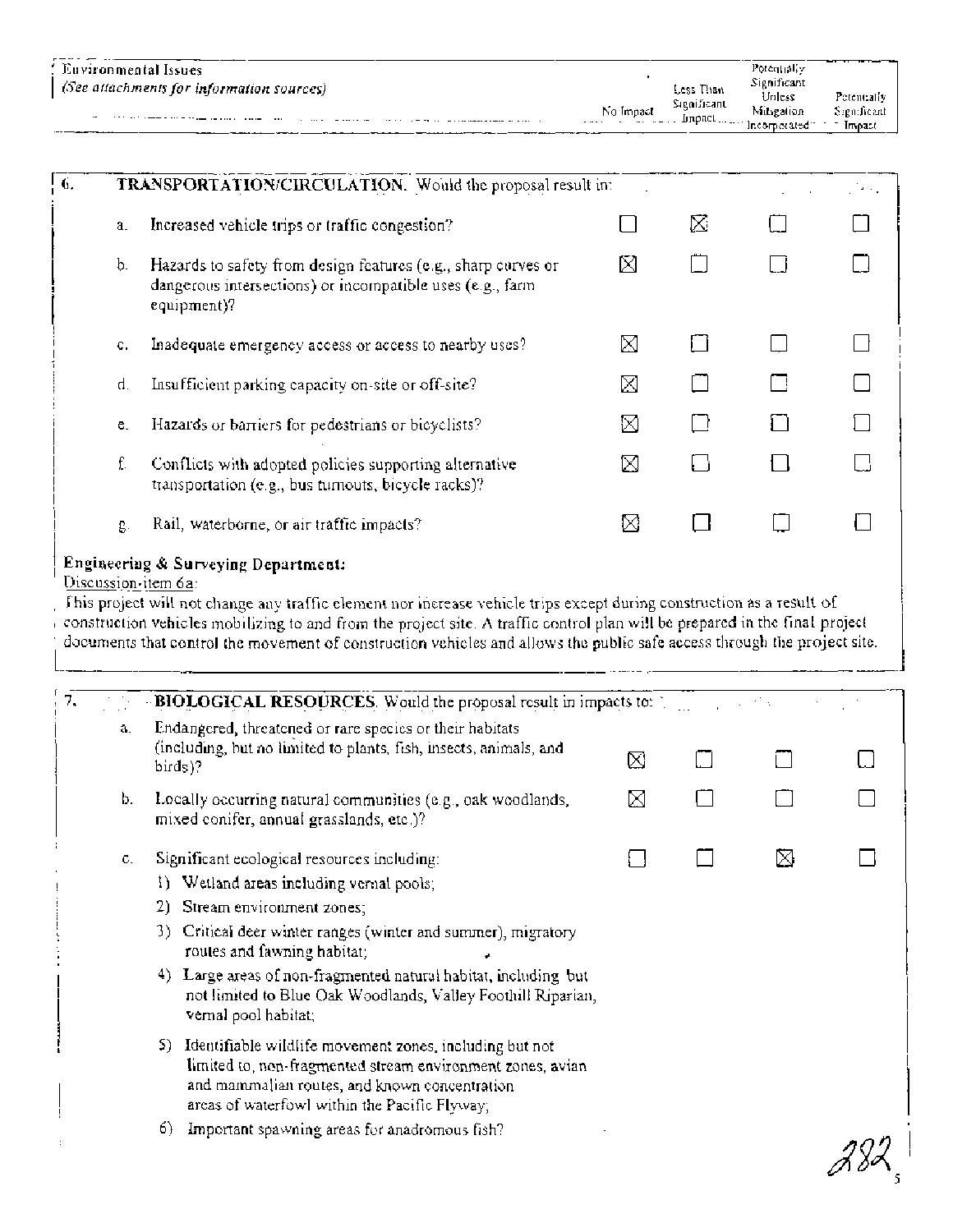| Environmental Issues                                                |                   |                       | Potentially           |             |
|---------------------------------------------------------------------|-------------------|-----------------------|-----------------------|-------------|
| (See attachments for information sources)                           |                   | Less Than             | Significant<br>Unless | Potentially |
|                                                                     | No finpact        | Significant<br>Impact | Mitigation            | Significant |
| .<br>$- \cdot$<br>$\sim$ $\sim$ $\sim$<br>$\cdots$<br>$\cdots$<br>. | $\cdots$ $\cdots$ |                       | Incorporated          | lingact     |

### **Engineering** & **Surveying Department:**

#### Discussion-item 7c:

Stream Environment Zones (SEZ)  $-$  There are multiple SEZ's located in the project area. Mitigation is planned in these areas. This includes cleanout and rock-lining of the channels.

Endangered, Threatened or Rare Species - None of the activities associated with the project will affect the special status species because suitable foraging and breeding habitat is not present, or because the species does not currently occur there. The project area is limited to Placer County right of way and easemenis, and could potentially affect, but is not likely to adversely affect previously mentioned species.

#### Mitigation Measures-item 7c:

The improvements associated with the SEZ would consist of an infiltrating lined channel. The proposed channel would provide additional opportunity for infiltration by installing protective armoring and check dam structures to reduce runoff velocities. At the downstream end of the proposed channel, a sediment collection structure would be constructed.

The SEZ improvement is being proposed in conjunction with water quality improvements that help disconnect runoff from Lake Tahoe. The impacts associated with construction will occur during the summer months, so work in the SEZ is conducted in dry conditions. Best Management Practices will be implemented to ensure that sediment be kept out of the SEZ during construction. Final plans and specifications will limit unnecessary SEZ disturbance. Input will also be received from TRPA during the final permitting of the project. Construction fencing will be installed around improvements and trees ( $> 6$  inches dbh) to ensure no impacts are made outside of the proposed project area to the SEZ.

To offset the impacts of tree removal associated with this project, the following mitigation measure shall be employed.

Tree replacement shall be made on the basis of a diameter inch-per-inch replacement for all trees of 6" dbh or greater. No trees of greater than 30" diameter are to be removed as a part of this project. The replanting plan, including details of species, sizes, location of planting, and schedule for completion shall be submitted for the review and approval of the Environmental Review Committee (ERC).

| 8. |                | <b>ENERGY AND MINERAL RESOURCES.</b> Would the proposal:                                                                                           |   |   |  |
|----|----------------|----------------------------------------------------------------------------------------------------------------------------------------------------|---|---|--|
|    | a.             | Conflict with adopted energy conservation plans?                                                                                                   | N |   |  |
|    | $\mathbf b$ .  | Use non-renewable resources in a wasteful and inefficient<br>manner?                                                                               | ⊠ |   |  |
|    |                | c. Result in the loss of availability of a known mineral resource that<br>would be of future value to the region and state residents?              | ⊠ |   |  |
| 9. |                | HAZARDS. Would the proposal involve:                                                                                                               |   |   |  |
|    | a.             | A risk of accidental explosion or release of hazardous substances<br>(including, but not limited to, oil, pesticides, chemicals, or<br>radiation)? |   | ⊠ |  |
|    | b.             | Possible interference with an emergency response plan or<br>emergency evacuation plan?                                                             | М |   |  |
|    | $\mathbf{c}$ . | The creation of any health hazard or potential health hazard?                                                                                      | ⊠ |   |  |
|    | d.             | Exposure of people to existing sources of potential health<br>hazards?                                                                             | ⊠ |   |  |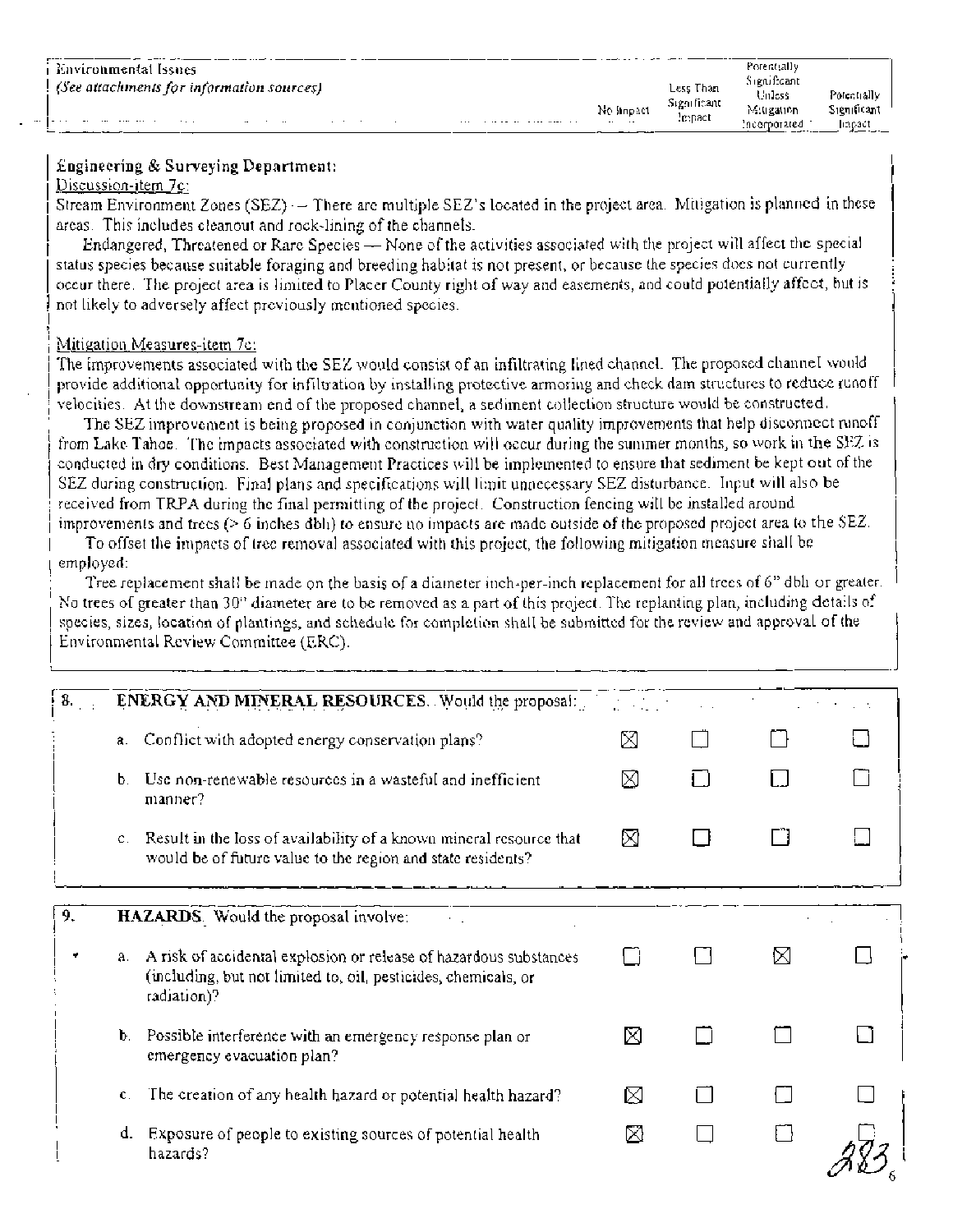| Environmental Issues                                                                                                                                                                                                                                                                                                                                                                                                                                                                                                                                                                                                                                                                                                                                                                                    |           |                      | Potentially           |             |
|---------------------------------------------------------------------------------------------------------------------------------------------------------------------------------------------------------------------------------------------------------------------------------------------------------------------------------------------------------------------------------------------------------------------------------------------------------------------------------------------------------------------------------------------------------------------------------------------------------------------------------------------------------------------------------------------------------------------------------------------------------------------------------------------------------|-----------|----------------------|-----------------------|-------------|
| (See attachments for information sources)                                                                                                                                                                                                                                                                                                                                                                                                                                                                                                                                                                                                                                                                                                                                                               |           | Less Than            | Significant<br>Unless | Potentrally |
|                                                                                                                                                                                                                                                                                                                                                                                                                                                                                                                                                                                                                                                                                                                                                                                                         | No Impact | Significant<br>mpact | Mitigation            | Significant |
|                                                                                                                                                                                                                                                                                                                                                                                                                                                                                                                                                                                                                                                                                                                                                                                                         |           |                      | Inco-orated           | Impact.     |
| e. Increased fire hazard in areas with flammable brush, grass, or<br>trees?                                                                                                                                                                                                                                                                                                                                                                                                                                                                                                                                                                                                                                                                                                                             | M         |                      |                       |             |
| Engineering & Surveying Department:<br>Discussion-item 9a:<br>This project is an erosion control project and only provides modifications to existing roadside features and exiting<br>drainage courses. The only risk of accidental release of hazardous substance would be during construction. All proposed<br>features could be constructed with basic construction equipment.                                                                                                                                                                                                                                                                                                                                                                                                                       |           |                      |                       |             |
| Mitigation Measures-item 9a:<br>Any underground facilities will be mapped on the plans, marked in the field, and found before any excavation begins. Re-<br>fueling and regular maintenance will occur off site at a designated staging area that has fully been evaluated and protected<br>with temporary Best Management Programs (BMP). A proper plan will be developed in the SWPPP that includes<br>preventative measures to prevent any accidental spills and emergency response and containment if a spill should occur.<br>Once construction is completed there will not be any risk of accidental explosion or release of hazardous substances to the<br>environment. After construction all equipment will be removed and the staging area will be restored to the pre-project<br>conditions. |           |                      |                       |             |
| 10.<br>NOISE. Would the proposal result in:                                                                                                                                                                                                                                                                                                                                                                                                                                                                                                                                                                                                                                                                                                                                                             |           |                      |                       |             |
|                                                                                                                                                                                                                                                                                                                                                                                                                                                                                                                                                                                                                                                                                                                                                                                                         |           |                      |                       |             |
| Increases in existing noise levels?<br>a.                                                                                                                                                                                                                                                                                                                                                                                                                                                                                                                                                                                                                                                                                                                                                               |           |                      | ⊠                     |             |
| Exposure of people to noise levels in excess of County<br>b.,<br>standards?                                                                                                                                                                                                                                                                                                                                                                                                                                                                                                                                                                                                                                                                                                                             |           |                      | ⊠                     |             |
| Engineering & Surveying Department:<br>Discussion-items 10a, 10b:<br>Regular construction equipment is anticipated to be used to construct the proposed improvements. The equipment will be<br>louder than regular traffic in the neighborhood, but within acceptable noise decibel standards imposed by Placer County<br>and TRPA. Construction noise will be limited to the hours of 6 a.m. and 8 p.m. Monday through Friday, and between the<br>hours of 8 a.m. and 8 p.m. Saturday and Sunday. All construction equipment will be fitted with factory installed muffling<br>devices and all construction equipment will be maintained in good working order. It is anticipated that the project can be<br>completed within 120 construction days.                                                   |           |                      |                       |             |
| Environmental Health:<br>Discussion-items 10a, 10b:<br>Noise from construction activities may noticeably increase noise levels above existing ambient noise levels. This is a<br>potentially significant event.                                                                                                                                                                                                                                                                                                                                                                                                                                                                                                                                                                                         |           |                      |                       |             |
| Mitigation Measures-items 10a, 10b:<br>In order to mitigate the impacts of construction noise noted above, construction noise emanating from any construction<br>activities for which a building permit or grading permit is required is prohibited on Sundays and Federal Holiday, and<br>shall only occur:                                                                                                                                                                                                                                                                                                                                                                                                                                                                                            |           |                      |                       |             |
| A) Monday through Friday, 6:00 am to 8:00 pm (during daylight savings)<br>B) Monday through Friday, 7:00 am to 8:00 pm (during standard time)<br>C) Saturdays, $8:00$ am to $6:00$ pm<br>Essentially, quiet activities, which do not involve heavy equipment or machinery, may occur at other times. Work<br>occurring within an enclosed building, such as a house under construction with the roof and siding completed, may occur<br>at other times as well. The Planning Director is authorized to waive the time frames based on special circumstances, such,<br>as adverse weather conditions.                                                                                                                                                                                                    |           |                      |                       |             |
|                                                                                                                                                                                                                                                                                                                                                                                                                                                                                                                                                                                                                                                                                                                                                                                                         |           |                      |                       |             |

 $\hat{\mathcal{A}}$ 

*<sup>7</sup>*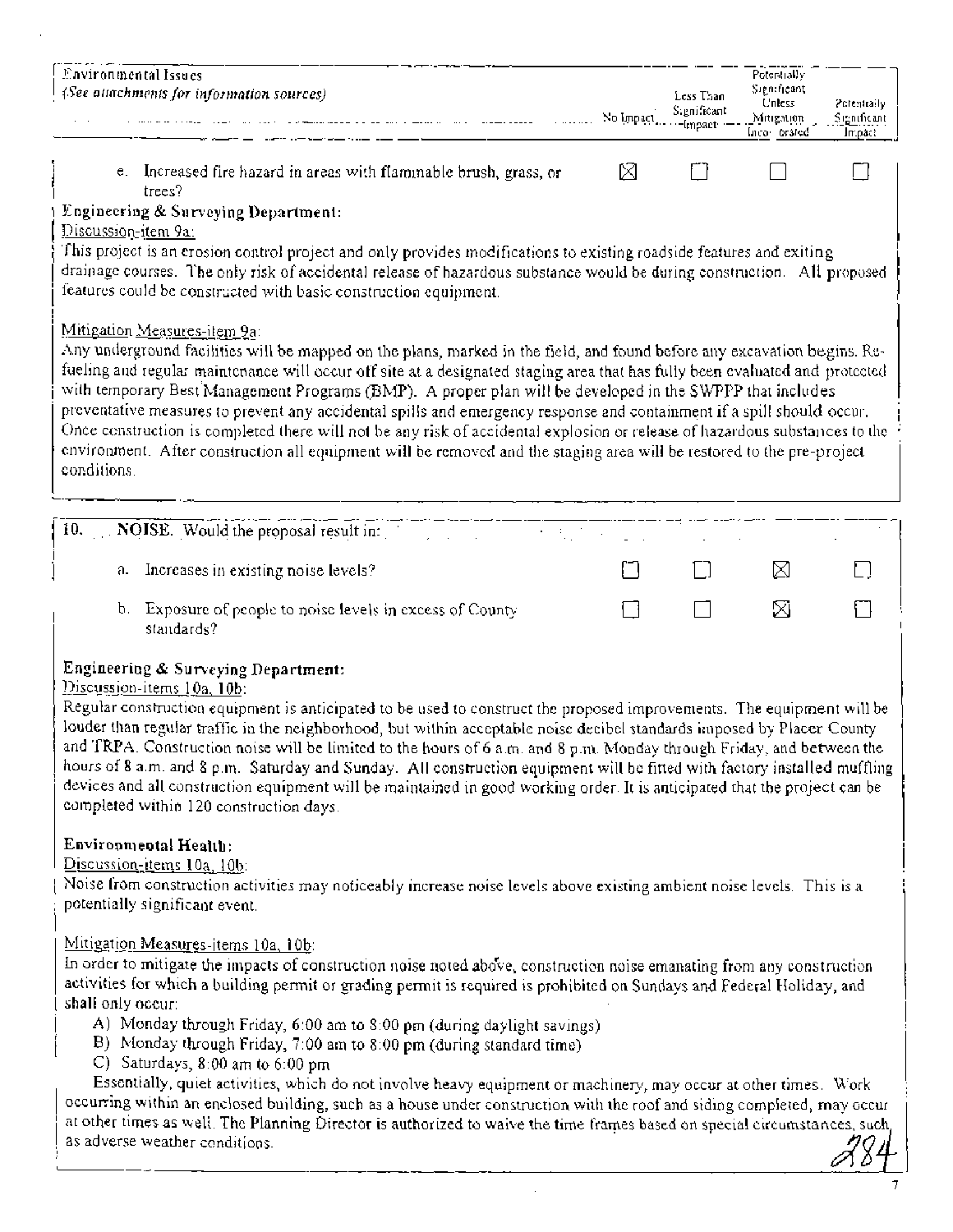|                                                 |           |               | Petentially |             |  |
|-------------------------------------------------|-----------|---------------|-------------|-------------|--|
| Environmental Issues                            |           |               |             |             |  |
| $\pm$ (See attachments for information sources) |           | Less Than     | Stenificant |             |  |
|                                                 |           | Significant   | Unless      | Potentially |  |
| . <b> </b><br>. .                               | No Impact | <b>Impact</b> |             | Significant |  |
| ——                                              |           |               | incomorated | Impact      |  |

| 11.<br>PUBLIC SERVICES. Would the proposal have an effect upon, or result in need for new or altered government<br>services, in any of the following areas: |   |    |  |
|-------------------------------------------------------------------------------------------------------------------------------------------------------------|---|----|--|
| Fire Protection?<br>$a_{-}$                                                                                                                                 | ⊠ | ŧ. |  |
| Sheriff Protection?<br>b.                                                                                                                                   | ⊠ | ŧ. |  |
| -Schools?<br>C.                                                                                                                                             | ⊠ |    |  |
| Maintenance of public facilities, including roads?<br>₫.                                                                                                    |   | X  |  |
| Other governmental services?<br>e.                                                                                                                          | ⊠ |    |  |
| <b>Engineering &amp; Surveying Department:</b>                                                                                                              |   |    |  |

Discussion-item 11d.

Any proposed improvements will require regular maintenance. The project proposes new sediment traps that will need to be cleaned out at regular intervals. Features are designed to have a low maintenance impact. Features are designed and located so that regular maintenance equipment can access them from new or existing right of way. The proposed project will not have a significant impact on the maintenance associated with public roads or public facilities.

| 12. |    | UTILITIES AND SERVICE SYSTEMS. Would the proposal result in a need for new systems or supplies, or $\pm$<br>substantial alterations to the following utilities: Alternative and the contract of                                     |   |  |  |
|-----|----|-------------------------------------------------------------------------------------------------------------------------------------------------------------------------------------------------------------------------------------|---|--|--|
|     | a  | Power or natural gas?                                                                                                                                                                                                               | ⊠ |  |  |
|     | b. | Communication systems?                                                                                                                                                                                                              | ⊠ |  |  |
|     | С. | Local or regional water treatment or distribution facilities?                                                                                                                                                                       | ⊠ |  |  |
|     | d. | Sewer, septic systems, or wastewater treatment and disposal<br>facilities?                                                                                                                                                          | ⊠ |  |  |
|     | e. | Storm water drainage?                                                                                                                                                                                                               | ⊠ |  |  |
|     | f. | Solid waste materials recovery or disposal?                                                                                                                                                                                         | ⊠ |  |  |
|     | g. | Local or regional water supplies?                                                                                                                                                                                                   | ⊠ |  |  |
| 13. |    | <b>AESTHETICS.</b> Would the proposal: All and the state of the state of the state of the state of the state of the state of the state of the state of the state of the state of the state of the state of the state of the state o |   |  |  |
|     | a. | Affect a scenic vista or scenic highway?                                                                                                                                                                                            | ⊠ |  |  |
|     | b. | Have a demonstrable negative aesthetic effect?                                                                                                                                                                                      | ⊠ |  |  |
|     | c. | Create adverse light or glare effects?                                                                                                                                                                                              | ⊠ |  |  |
|     |    |                                                                                                                                                                                                                                     |   |  |  |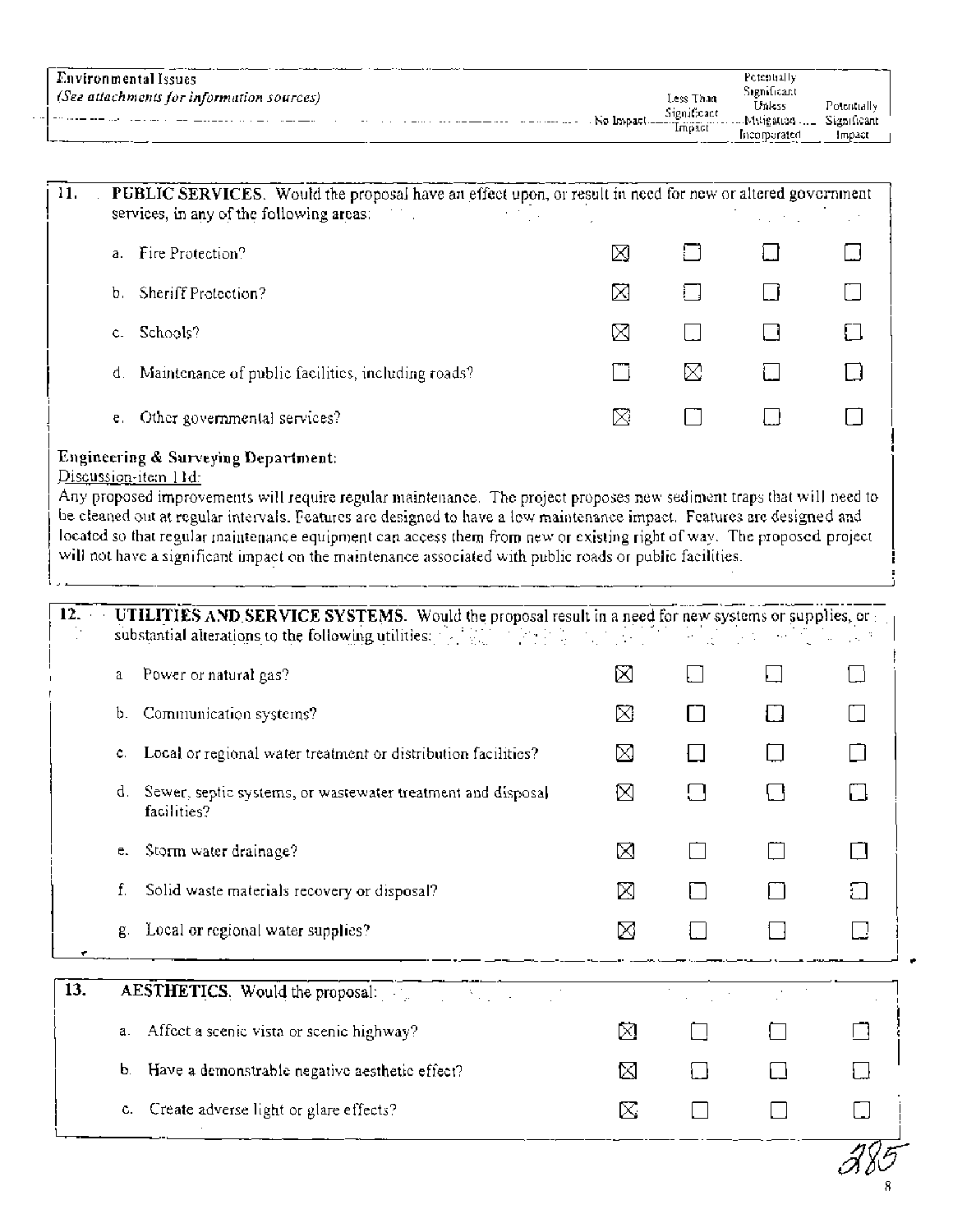| 14.<br>CULTURAL RESOURCES. Would the proposal:<br>Disturb paleontological resources?<br>a.<br>Disturb archaeological resources?<br>b.<br>Affect historical resources?<br>Have the potential to cause a physical change, which would<br>₫.<br>affect unique ethnic cultural values?<br>e. Restrict existing religious or sacred uses within the potential<br>impact area?<br>Engineering & Surveying Department:<br>Discussion-items 14a-14e:<br>The proposed project is situated in an existing subdivision. A cultural resource study was completed for this project with<br>no findings of significance within the project area. The improvements are limited to previously disturbed County right of<br>way and existing drainage courses that have been disturbed in the past.<br>15.<br>RECREATION. Would the proposal:<br>Increase the demand for neighborhood or regional parks or other<br>a.<br>recreational facilities?<br>Ъ.<br>Affect existing recreational opportunities?<br>III. MANDATORY FINDINGS OF SIGNIFICANCE<br>a spelari<br>Does the project have the potential to degrade the quality of the<br>А.<br>environment, substantially reduce the habitat of a fish or wildlife<br>species, cause a fish or wildlife population to drop below self-<br>sustaining levels, threaten to eliminate a plant or animal community,<br>reduce the number or restrict the range of rare or endangered plants<br>or animals, or eliminate important examples of the major periods of<br>California history or prehistory? | M<br>⊠<br>⊠<br>M<br>⊠<br>⊠<br>⊠ |                |              |
|-----------------------------------------------------------------------------------------------------------------------------------------------------------------------------------------------------------------------------------------------------------------------------------------------------------------------------------------------------------------------------------------------------------------------------------------------------------------------------------------------------------------------------------------------------------------------------------------------------------------------------------------------------------------------------------------------------------------------------------------------------------------------------------------------------------------------------------------------------------------------------------------------------------------------------------------------------------------------------------------------------------------------------------------------------------------------------------------------------------------------------------------------------------------------------------------------------------------------------------------------------------------------------------------------------------------------------------------------------------------------------------------------------------------------------------------------------------------------------------------------------------------------------------|---------------------------------|----------------|--------------|
|                                                                                                                                                                                                                                                                                                                                                                                                                                                                                                                                                                                                                                                                                                                                                                                                                                                                                                                                                                                                                                                                                                                                                                                                                                                                                                                                                                                                                                                                                                                                   |                                 |                |              |
|                                                                                                                                                                                                                                                                                                                                                                                                                                                                                                                                                                                                                                                                                                                                                                                                                                                                                                                                                                                                                                                                                                                                                                                                                                                                                                                                                                                                                                                                                                                                   |                                 |                |              |
|                                                                                                                                                                                                                                                                                                                                                                                                                                                                                                                                                                                                                                                                                                                                                                                                                                                                                                                                                                                                                                                                                                                                                                                                                                                                                                                                                                                                                                                                                                                                   |                                 |                |              |
|                                                                                                                                                                                                                                                                                                                                                                                                                                                                                                                                                                                                                                                                                                                                                                                                                                                                                                                                                                                                                                                                                                                                                                                                                                                                                                                                                                                                                                                                                                                                   |                                 |                |              |
|                                                                                                                                                                                                                                                                                                                                                                                                                                                                                                                                                                                                                                                                                                                                                                                                                                                                                                                                                                                                                                                                                                                                                                                                                                                                                                                                                                                                                                                                                                                                   |                                 |                |              |
|                                                                                                                                                                                                                                                                                                                                                                                                                                                                                                                                                                                                                                                                                                                                                                                                                                                                                                                                                                                                                                                                                                                                                                                                                                                                                                                                                                                                                                                                                                                                   |                                 |                |              |
|                                                                                                                                                                                                                                                                                                                                                                                                                                                                                                                                                                                                                                                                                                                                                                                                                                                                                                                                                                                                                                                                                                                                                                                                                                                                                                                                                                                                                                                                                                                                   |                                 |                |              |
|                                                                                                                                                                                                                                                                                                                                                                                                                                                                                                                                                                                                                                                                                                                                                                                                                                                                                                                                                                                                                                                                                                                                                                                                                                                                                                                                                                                                                                                                                                                                   |                                 |                |              |
|                                                                                                                                                                                                                                                                                                                                                                                                                                                                                                                                                                                                                                                                                                                                                                                                                                                                                                                                                                                                                                                                                                                                                                                                                                                                                                                                                                                                                                                                                                                                   |                                 |                |              |
|                                                                                                                                                                                                                                                                                                                                                                                                                                                                                                                                                                                                                                                                                                                                                                                                                                                                                                                                                                                                                                                                                                                                                                                                                                                                                                                                                                                                                                                                                                                                   |                                 |                |              |
|                                                                                                                                                                                                                                                                                                                                                                                                                                                                                                                                                                                                                                                                                                                                                                                                                                                                                                                                                                                                                                                                                                                                                                                                                                                                                                                                                                                                                                                                                                                                   | NQ                              |                | $YES$ $\Box$ |
| В.<br>Does the project have impacts that are individually limited, but<br>cumulatively considerable? ("Cumulatively considerable" means<br>that the incremental effects of a project are considerable when<br>viewed in connection with the effects of past projects, the effects of<br>other current projects, and the effects of probable future projects.)                                                                                                                                                                                                                                                                                                                                                                                                                                                                                                                                                                                                                                                                                                                                                                                                                                                                                                                                                                                                                                                                                                                                                                     | NO $\boxtimes$                  |                | YES []       |
| С.<br>Does the project have environmental effects, which will cause<br>substantial adverse effects on human beings, either directly or<br>indirectly?                                                                                                                                                                                                                                                                                                                                                                                                                                                                                                                                                                                                                                                                                                                                                                                                                                                                                                                                                                                                                                                                                                                                                                                                                                                                                                                                                                             |                                 | NO $\boxtimes$ | $YES$ $\Box$ |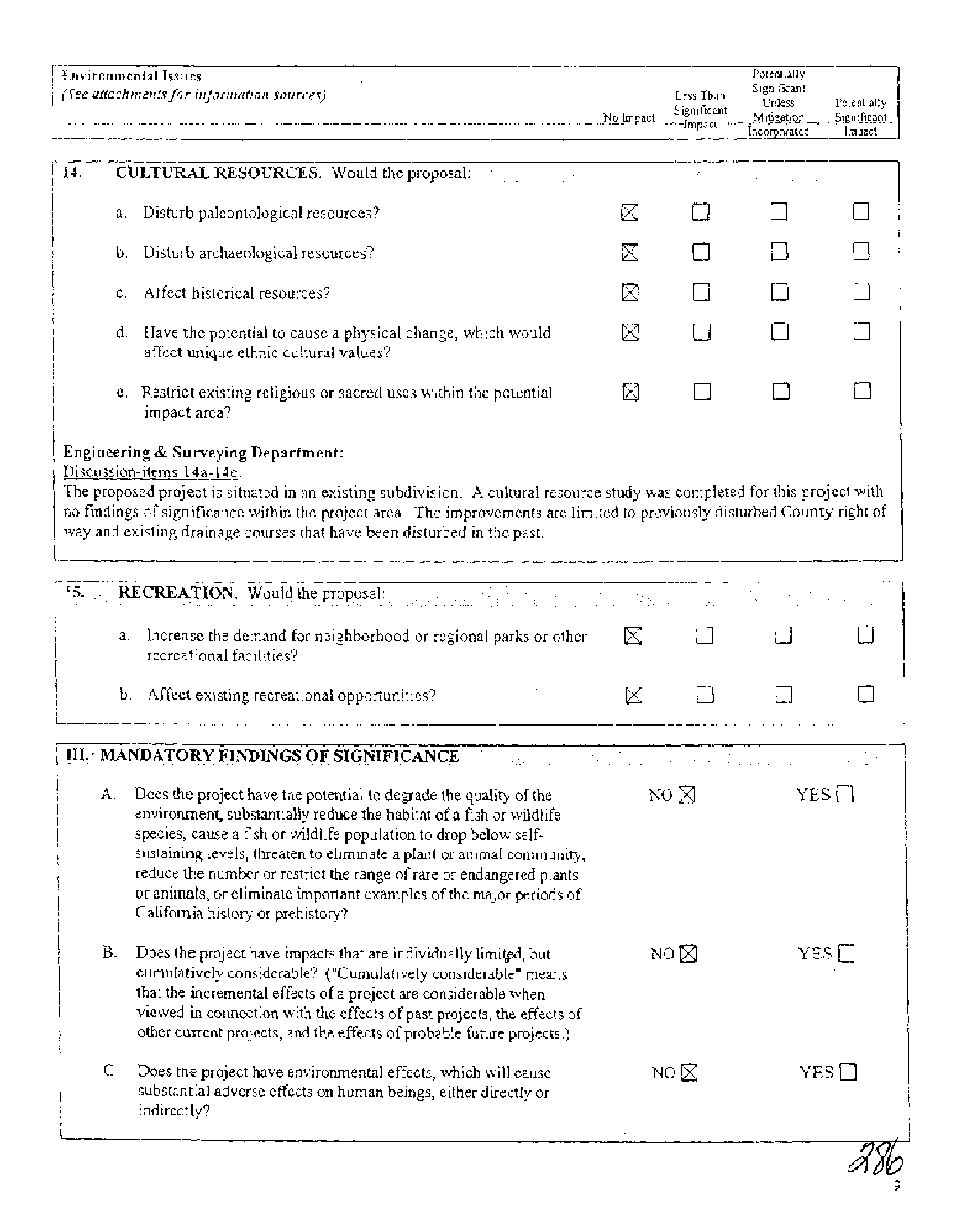| tijd op de staan de begin de begin de begin de begin de begin de begin de begin de begin de begin de begin de<br>De begin de begin de begin de begin de begin de begin de begin de begin de begin de begin de begin de begin de                                                                                                                                                                                                                                                                                                                                                                                               |
|-------------------------------------------------------------------------------------------------------------------------------------------------------------------------------------------------------------------------------------------------------------------------------------------------------------------------------------------------------------------------------------------------------------------------------------------------------------------------------------------------------------------------------------------------------------------------------------------------------------------------------|
| Earlier analyses may be used where, pursuant to the tiering, program EIR, or other CEQA precess, one or more effect has<br>been adequately analyzed in an earlier EIR or Negative Declaration [State CEQA guidelines Section 15063(c)(3)(D)]. In this<br>case a discussion should identify the following on attached sheets.                                                                                                                                                                                                                                                                                                  |
| <b>Farlier analyses used.</b> Identify earlier analyses and state where they are available for review.                                                                                                                                                                                                                                                                                                                                                                                                                                                                                                                        |
| Impacts adequately addressed. Identify which effects from the above checklist were within the scope of, and<br>adequately analyzed in, an earlier document pursuant to applicable legal standards. Also, state whether such effects<br>were addressed by mitigation measures based on the earlier analysis.                                                                                                                                                                                                                                                                                                                   |
| Mitigation measures. For effects that are checked as "Potentially Significant Unless Mitigation Incorporated,"<br>describe the mitigation measures which were incorporated or refined from the earlier document and the extent to<br>which they address site-specific conditions for the project.<br>Authority: Public Resources Code Sections 21083 and 21087<br>Reference Public Resources Code Sections 21080(c), 21080 1, 21080.3, 21082 1, 21083, 31083.3, 21093, 21094, 21151,<br>Sundstrom v County of Meralocino, 202 Cal. App. 3d 296 (1988), Leonoff v Monterey Board of Supervisors, 222 Cal. App. 3d 1337 (1990). |
|                                                                                                                                                                                                                                                                                                                                                                                                                                                                                                                                                                                                                               |
| OTHER RESPONSIBLE AND TRUSTEE AGENCIES WHOSE APPROVAL IS REQUIRED.                                                                                                                                                                                                                                                                                                                                                                                                                                                                                                                                                            |
| Local Agency Formation Commission (LAFCo)                                                                                                                                                                                                                                                                                                                                                                                                                                                                                                                                                                                     |
| California Department of Health Services                                                                                                                                                                                                                                                                                                                                                                                                                                                                                                                                                                                      |
| California Integrated Waste Management Board                                                                                                                                                                                                                                                                                                                                                                                                                                                                                                                                                                                  |
| Tahoe Regional Planning Agency<br>DΖ                                                                                                                                                                                                                                                                                                                                                                                                                                                                                                                                                                                          |
| California Department of Toxic Substances                                                                                                                                                                                                                                                                                                                                                                                                                                                                                                                                                                                     |
|                                                                                                                                                                                                                                                                                                                                                                                                                                                                                                                                                                                                                               |

National Marine Fisheries Service  $\boxtimes$  USFS - LTBMU

## **VI. DETERMINATION (to be completed by the Lead Agency)**

The Environmental Review Committee finds that although the proposed project COULD have a significant effect on the environment, there WILL NOT be a significant effect in this case because the mitigation measures described herein have been added to the project. A MITIGATED **NEGATIVE DECLARATION** will be prepared.

 $\frac{1}{2\sqrt{2}}$  .

# VII: ENVIRONMENTAL REVIEW COMMITTEE (Persons/Departments Consulted):

Planning Department, Bill Combs, Chairperson Engineering and Surveying Department, Greg Keaveney Environmental Health Services, Grant Miller Air Pollution Control District, Brent Backus

BILI GUNG<br>ENVIRONMENTAL REVIEW COMMITTEE CHAIRPERSON Date الاسور Signature:

i.

**r**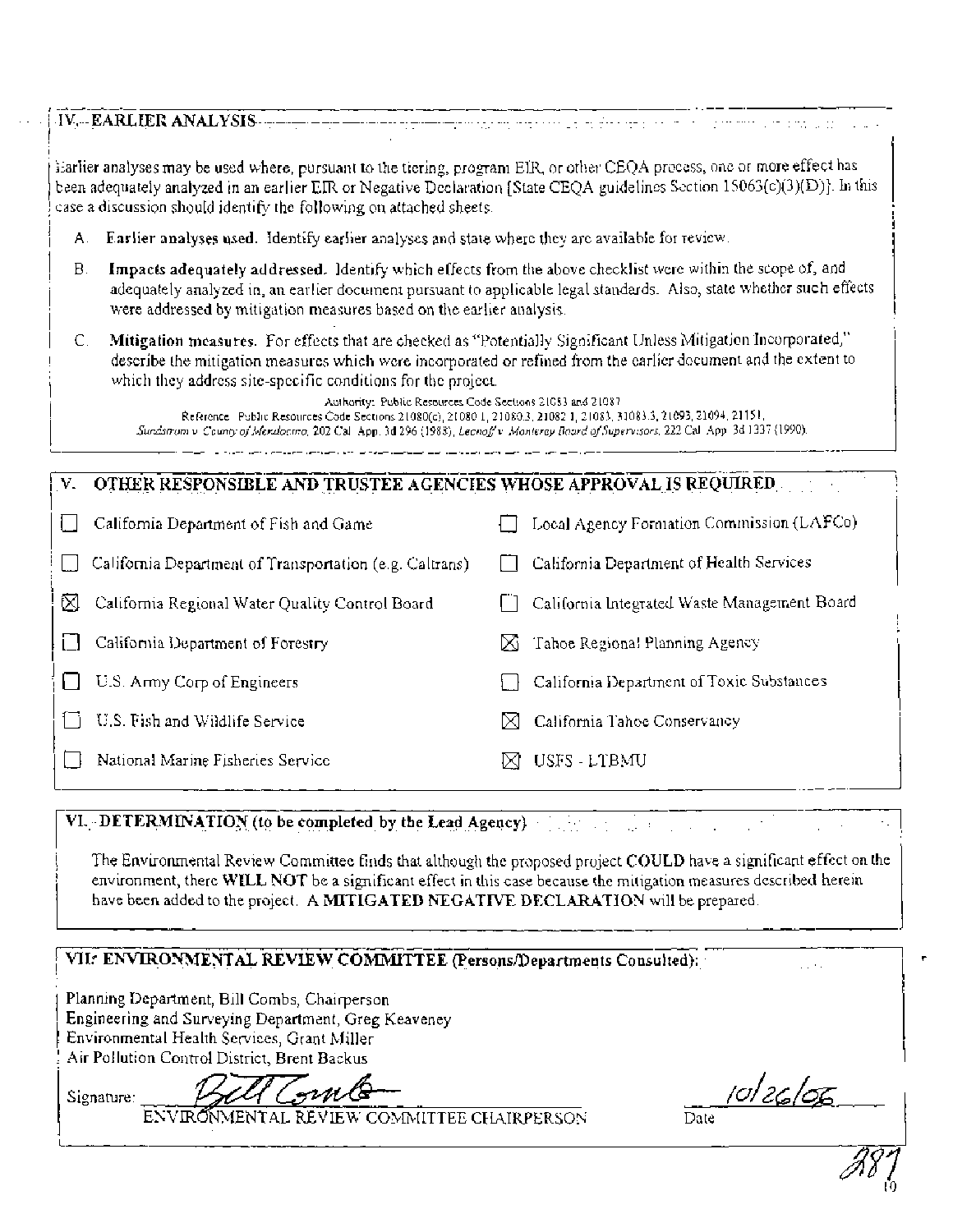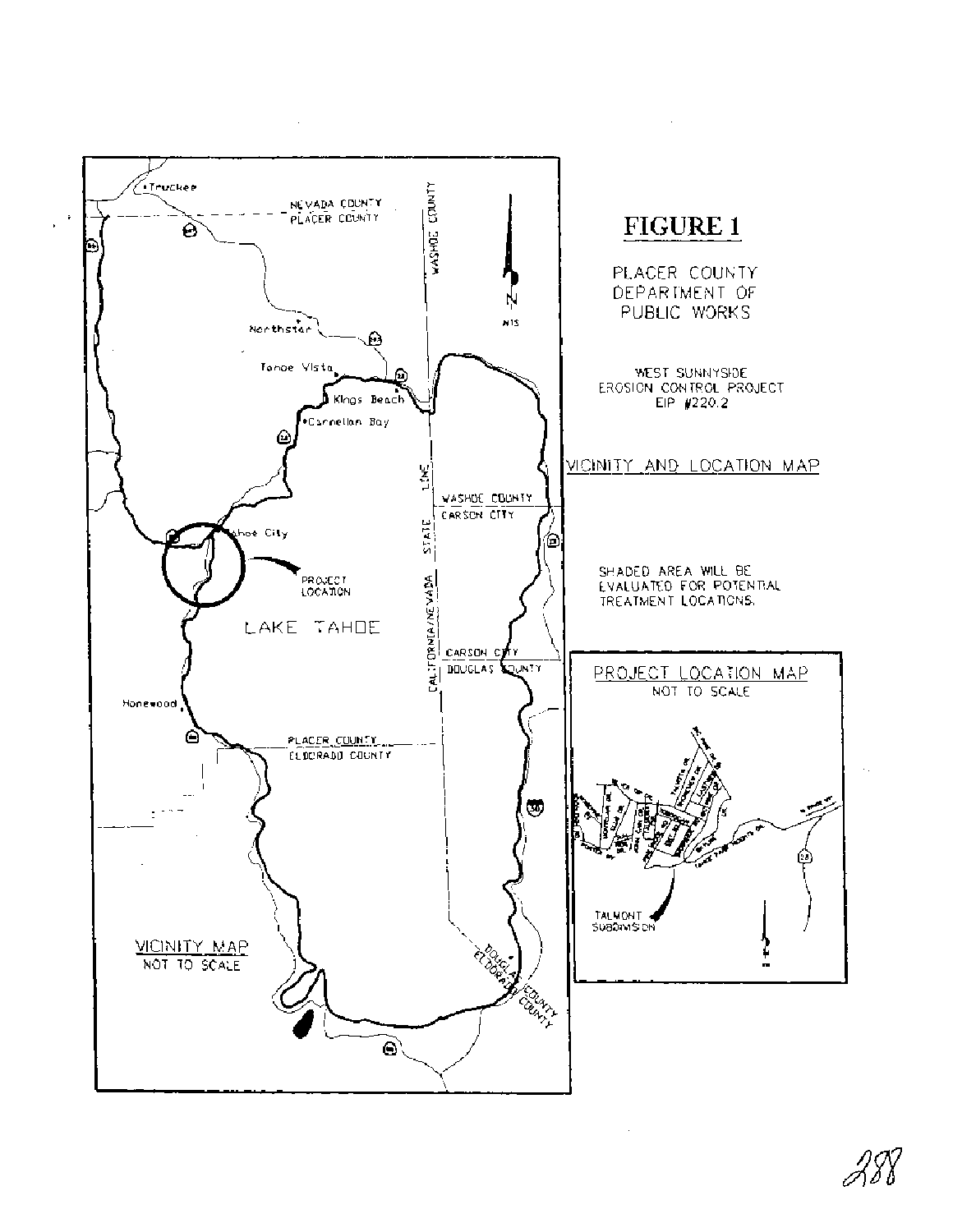

I ? (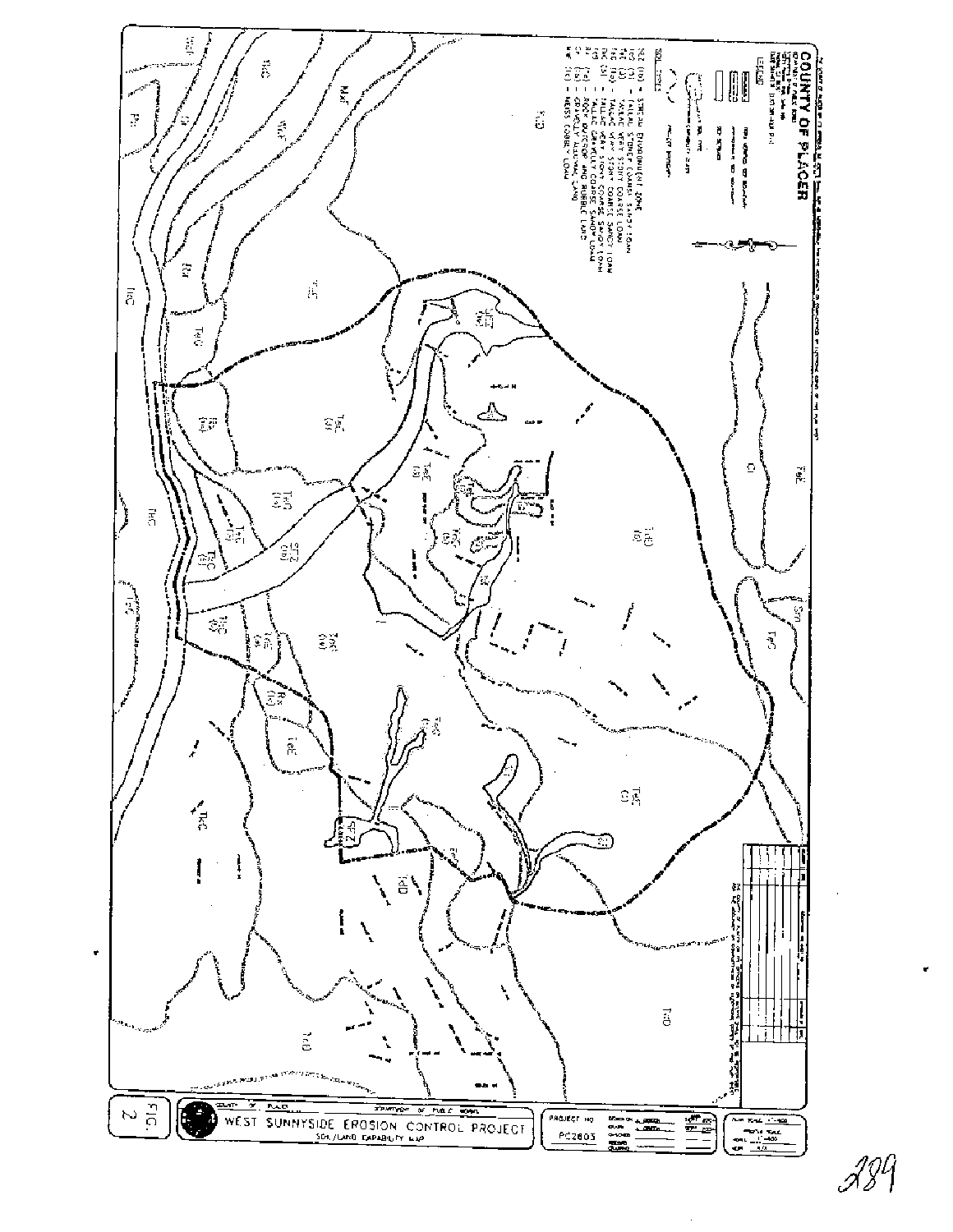